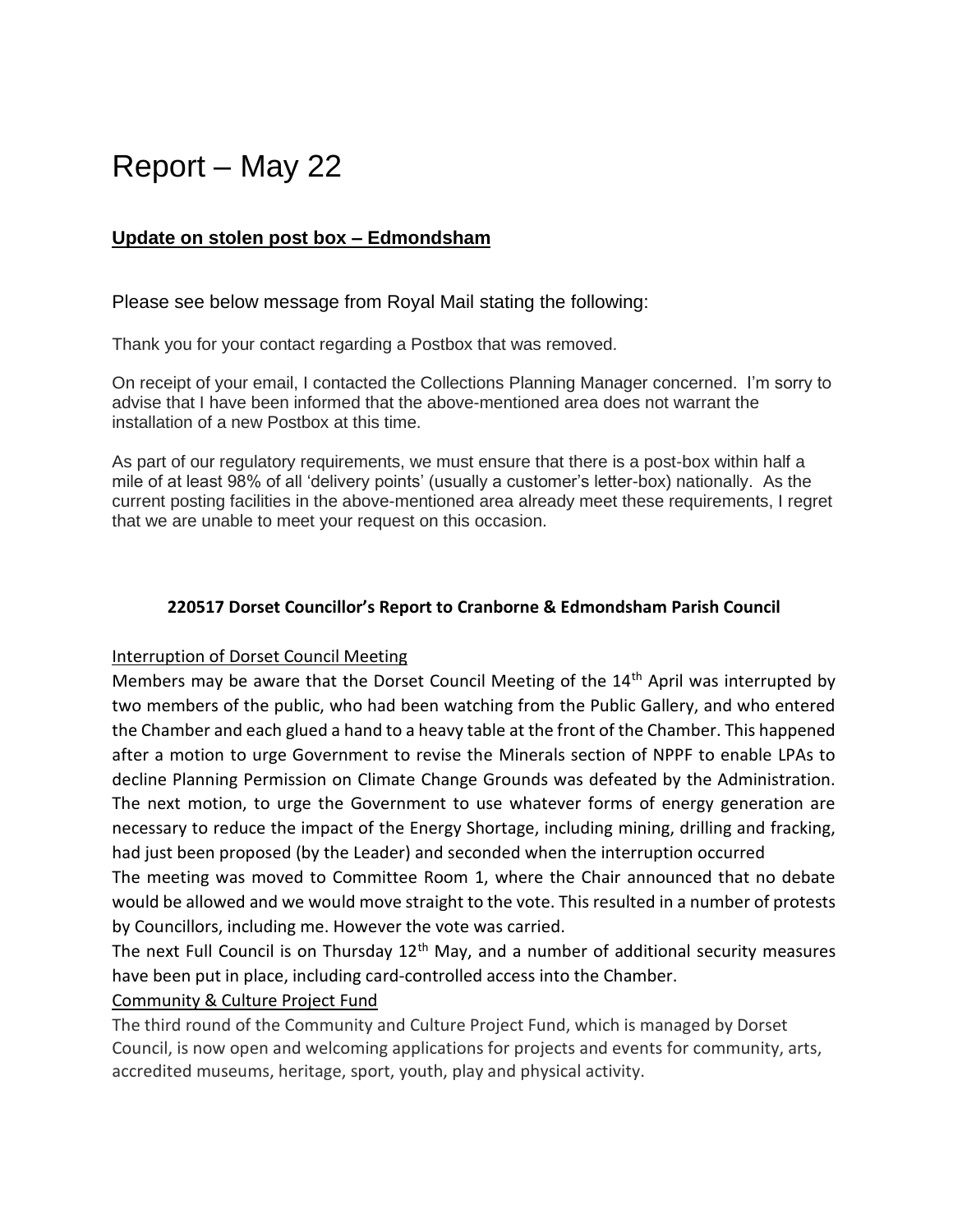The grants are designed to kick-start new activities that will benefit the local community and offer support to marginalised and disadvantaged groups in the Dorset council area.

Not for profit groups are welcome to apply for the grant, which can fund up to £5,000 towards a project that will have a social impact and support local communities and hard to reach groups.

### Draft Library Strategy

In October 2021, the Council launched an 11-week public consultation to inform its new draft library strategy.

The consultation did not include any proposals for change, it sought the views of library users and non-users, partners, businesses, and employees to understand how the service could better meet the needs of residents now and in the future.

Analysis of over 7,500 survey responses were brought together with the findings from engagement workshops and evidence around local need, to inform a draft library strategy, which will go to a joint Overview Committee. The draft library strategy will then be subject to a second phase of public consultation this summer.

## **Chairman's Report –**

Cranborne & Edmondsham Parish Council has been in existence for 50yrs since the rulings changed and Edmondsham were given 3 seats to sit alongside Cranborne Cllrs.

I have served on the PC for many years, under different Chairman's and clerks.

There have been many changes over the years – from attending meetings remotely (due to COVID 19) to the district council becoming a unitary council in 2019 and paper becoming a thing of the past!

I am pleased to report the Parish Council has managed to keep within its budget over the last few years.

The Parish Council is pleased to continue to give grants/donations to various projects in Cranborne & Edmondsham.

It may have taken a long time but Cranborne is finally having a bus shelter installed during the summer months. I would like to thank the Bus Shelter Working Group for their hard work over the last year.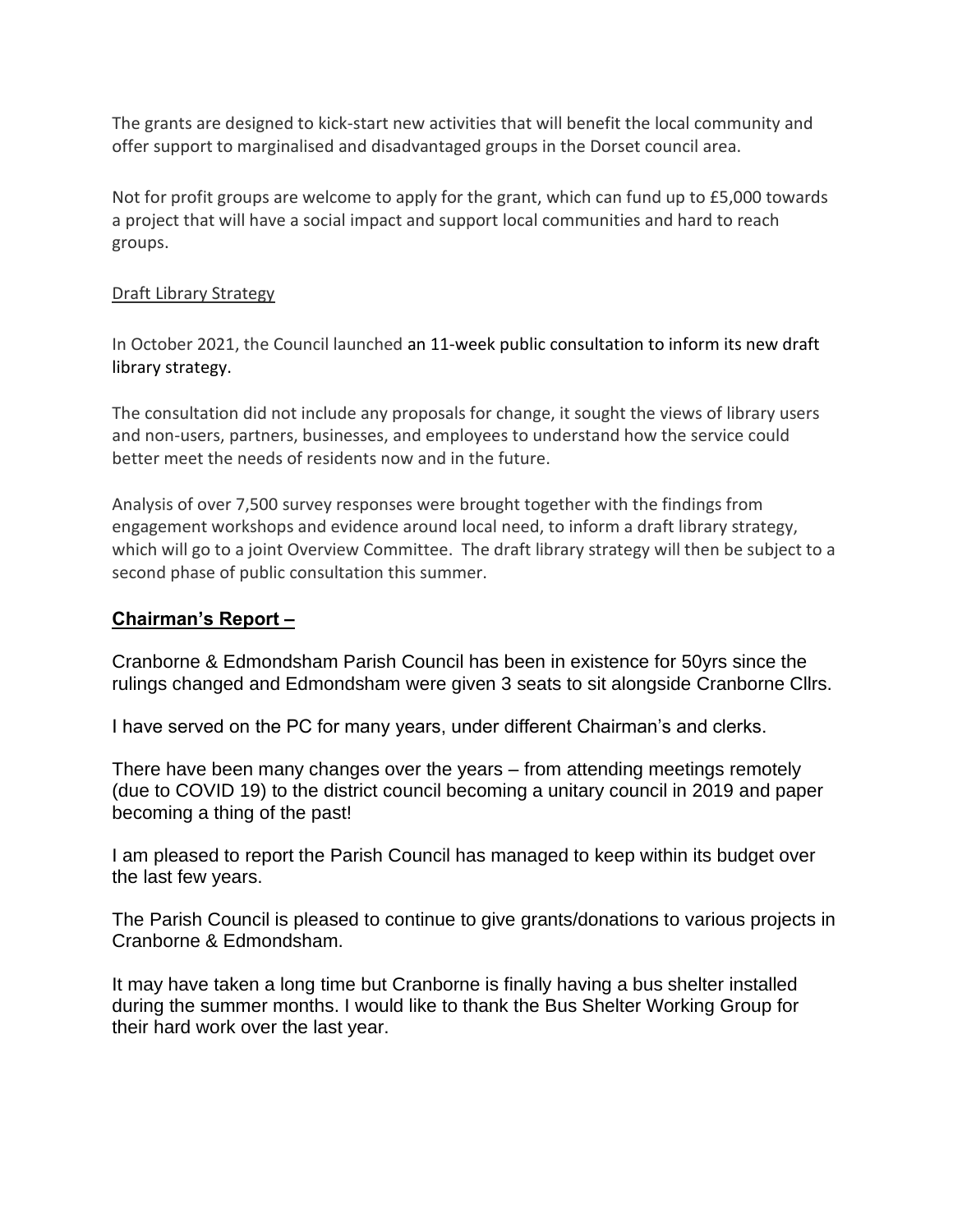The Parish Council are looking to install a defibrillator machine in both villages this year – this is work in progress and updates will be made available as and when the information is available.

The next big project that the Parish Council will be undertaking is to install new play equipment in the playpark along with new benches and picnic tables. Hopefully the new benches and picnic tables will be installed in time for this year's summer holidays.

On behalf of the Parish Council, I would like to say a huge thank you to all the volunteers throughout Cranborne & Edmondsham who did what they could to help out during COVID 19, the outpouring of support was fantastic and overwhelming - what an amazing place we live In.

The Parish Council would also like to thank Marcus Edwards for his hard work over the years, Marcus will be missed by everyone. A new grounds contractor has been in place since November 2021.

And finally, I would like to thank all of the Parish Councilors, whether they are still serving or have retired in the last couple of years, for their continued support in what has been some of the most trying circumstances. And, I would like to thank the Parish Clerk for her hard work over the last couple of years.

## **POLICE REPORT**

Report from Neighbourhood Policing Team Sergeant Jane MOORE. Firstly my apologies that I cannot attend this evening, but PC Tom Clements will be with you to give the report, he is your local Police Constable.

We are pleased to report that Crime and ASB for your Parishes remains low. For more local details you can look on the website Police.uk/crime maps.

In recent weeks we have seen a rise in non-dwelling burglaries (Shed and outbuildings) in Rural East Dorset and always encourage our communities to report any suspicious vehicles or persons seen in the area. The team are on hand if members of your communities require Crime Prevention advice.

Your Local Officers and Patrol Teams that cover your area, also priorities patrols relating to Rural Crime and Poaching offences. PC Tom Clements and PCSO Andy Flanagan have both worked in the Neighbourhood Policing Team covering your area for many years and we benefit from their local knowledge and many contact throughout your communities.